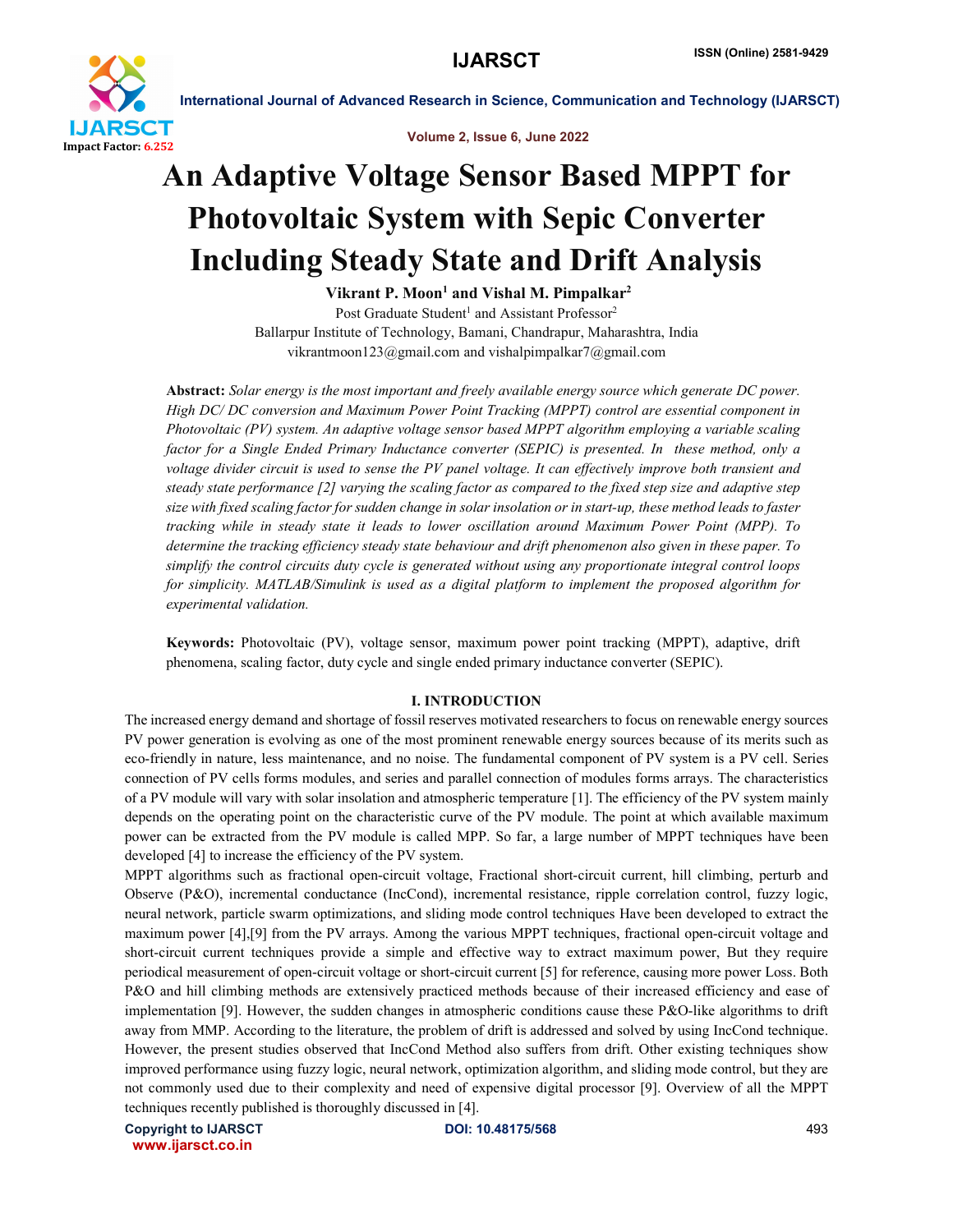

#### Volume 2, Issue 6, June 2022

The conventional MPPT methods are usually implemented with a fixed perturbation step size determined by the trade off Between efficiency and tracking speed requirements . Variable-step-size MPPT methods are presented in and To reduce the tracking time and to improve the steady-state performance. The step size is defined as a function of either the derivative of power to voltage  $\frac{dP}{dD}$  or the derivative of power to duty cycle  $\frac{dP}{dD}$  [5]. The adaptive MPPT Algorithms immensely increase the efficiency of the system by reducing the tracking time and power loss in steady state . Among the various MPPT techniques, P&O and IncCond Are the most widely used techniques. To implement the P&O and IncCond methods, both voltage and current sensors are required. In general, current sensing is done by using a shunt resistor in differential amplifier configurations, but power losses will occur in current conducting path, and the bandwidth is limited by the amplifier. Hall-effect current sensors can provide an alternative option with low loss and good accuracy, but at a higher price; moreover, they are inherently noisy in nature thus, an MPPT method with only voltage sensing is more efficient [5] in terms of reduced power loss and low cost. Voltage-sensor-based MPPT technique with fixed step size has been developed and is validated for an interleaved dual boost converter in . Later, an adaptive voltage-sensorbased MPPT With a constant start-up scaling factor has been developed by considering  $\frac{dP}{dD}$  as an objective function, where P is the power of the PV module, and D is the duty cycle of the converter [6]. A variable scaling factor is applied in the proposed voltage-based adaptive MPPT technique to obtain fast tracking response and reduced steady-state oscillations.

Steady-state behaviour and drift phenomena are the main concern of any MPPT algorithm to determine the tracking efficiency. These analyses for most popular MPPT methods such as P&O and IncCond methods well exist in the literature [4], but there is no existence of literature analysing Steady-state behaviour and drift phenomena for voltage-sensor-based MPPT method. Thus, in this paper, along with the proposed adaptive technique, steady-state behaviour and drift analysis for the voltage-sensor-based MPPT method have been addressed. Single-sensor-based MPPT algorithms have been proposed by sensing only current or voltage of the PV module or the load, which eliminates the need for calculating the power value in the conventional power-based MPPT methods. Those algorithms are basically based on hill-climbing algorithms. Therefore, they still have the issues as same as P&O and IncCon . Recently, some strategies have been developed to overcome the mentioned issues of single-sensor-based MPPT algorithms. Adaptive step size is adopted to adaptively generate large perturbations during transients and generate small perturbations during steady-state operation to optimize steady-state and dynamics performance of the algorithm simultaneously Voltage reference control technique is adopted to improve the tracking performance.





However, The possible drift remain unsolved in above modified MPPT algorithms, which decrease the tracking speed and result in power losses during transient state. Some MPPT algorithms have been presented to overcome the drift for traditional hill-climbing algorithms. Literature realizes drift avoidance with correct irradiance change identification, which needs current or voltage sensor only. But the computational burden and cost of this algorithm are still much more than single-sensor-based MPPT. In general, current sensing is difficult and it has some demerits like presence of undesired signals (i.e., noise) in response, power loss, and high cost. Hence, voltage-sensor-based MPPT algorithm is a better choice for minimizing the power loss and price reduction.[8] So in this paper, a modified voltage sensor based MPPT algorithm to realize drift avoidance is developed. Compared with existed voltage-sensor-based MPPT algorithm, the modified algorithm removes drift caused by sudden change in solar irradiance. As a result, the tracking speed and efficiency of the voltage-sensor-based MPPT are increased at the same time.[9]

Copyright to IJARSCT **DOI: 10.48175/568** 494 www.ijarsct.co.in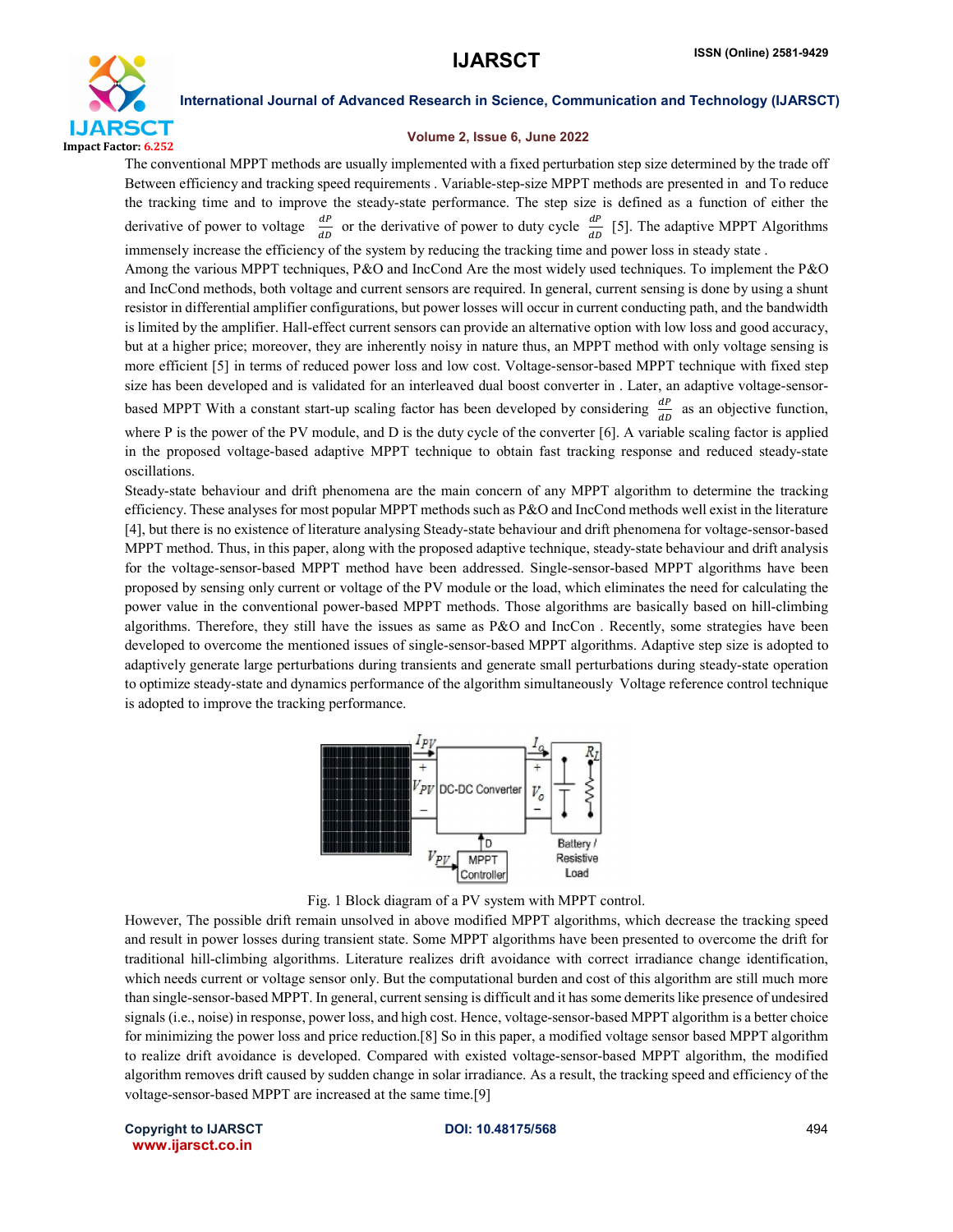

#### Volume 2, Issue 6, June 2022

In this paper, single-ended primary-inductance converter (SEPIC) is considered because it works as step-up/step-down converter [3], thereby, it will increase the range of operation of PV voltage. This topology has merits of non inverting output polarity, easy to drive switch, and low input current ripple.

This paper is organized as follows: The study of various MPPT algorithms are discussed in the introduction which cover the section l of the paper. Voltage sensor based MPPT with fixed step size and adaptive step size are first addressed and then steady state 2-level operation and drift analysis for a change in insolation are presented in Section II. and in Section III and Section IV respectively. Finally conclusions are presented in Section V.

## II. VOLTAGE SENSOR BASED MPPT FOR SEPIC.

MPPT controller is essential to extract the maximum power from the PV module or array. If the load is directly connected to the PV module, then it is not possible to operate at peak power point due to impedance mismatch. Converter acts as an interface to operate at MPP by changing the duty cycle generated from the MPPT controller. A general block diagram of a PV system with MPPT controller is shown in Fig. 1.

From the plotted P–D characteristics shown in Fig. 2, It can be observed that the slope of the curve  $\frac{dP}{dD} = 0$  at MPP,  $\frac{dP}{dD}$  > 0 to the left of MPP and  $\frac{dP}{dD}$  < 0 to the right of MPP. Thus, the voltage sensor based MPPT algorithm for SEPIC converter is developed by using the P−D characteristics obtained with the PV module. The objective function to implement this algorithm for SEPIC converter has been derived for both resistive and battery load.

## A. Case 1: For resistive load

Using input and output voltage relation for SEPIC (i.e.,  $V_0 = \frac{D}{1-D} V_{PV}$ ) efficiency of the converter can be expressed by using output power ( $P_0 = V_0$  I<sub>0</sub>) of the converter and PV power as a input power ( $P_{PV} = V_{PV} I_{VP}$ ) as a input power to the converter.

$$
n = \left(\frac{D}{1-D}\right)^2 \frac{Req}{Rl} \tag{1}
$$

Where  $V_{PV}$  and  $I_{VP}$  are PV voltage and current respectively. The equivalent input resistance ( $R_{eq}$ ) of the converter can be obtained from (1)

$$
R_{eq} = n \left(\frac{1-D}{D}\right)^2 R_1 \tag{2}
$$

By using (2) the output power from the PV module, which is input power to the converter by taking the square root of power  $(P^*)$  is given by (3)

$$
P^* = \sqrt{P} = \frac{Vpv}{\sqrt{nRl}} \left(\frac{D}{1-D}\right) \tag{3}
$$

For MPP  $\frac{dP^*}{dD} = 0$  R<sub>eq</sub> and it can given as after differentiation of equation (3)

$$
\frac{dP^*}{dD} = \left(\frac{Vpv \, dD + D(1 - D)dVpv}{(1 - D)^2 dD}\right) \frac{1}{\sqrt{nRl}} = 0\tag{4}
$$

By evaluating  $\frac{dP^*}{dD}$  using (4) at MPP, the objective function (Q) can be obtained as follows :

$$
Q = (1 - D)dVpv + VpvdD \begin{Bmatrix} = 0, at MPP \\ > 0, on left of MPP \\ < 0, on right of MPP \end{Bmatrix}
$$
 (5)

Hence depending on the sign of Q the MPPT algorithm decides whether to increase or decrease the duty cycle and the corresponding  $Q - D$  characteristics are shown in fig.3

## B. Case 2: For battery as a load

As  $P = Vpv \; Ipv$  and hence  $\frac{dP}{dD}$  can be expressed as<br>  $\frac{dP}{dD} = Ipv \frac{dVpv}{dD} + Vpv \frac{dIpv}{dD}$  (6) For SEPIC converter I<sub>pv</sub> and battery current I<sub>bat</sub> can be expressed by

$$
I_{\text{pv}} = \frac{D}{1 - D} I_{\text{bat}} \tag{7}
$$

Copyright to IJARSCT **DOI: 10.48175/568** 495 www.ijarsct.co.in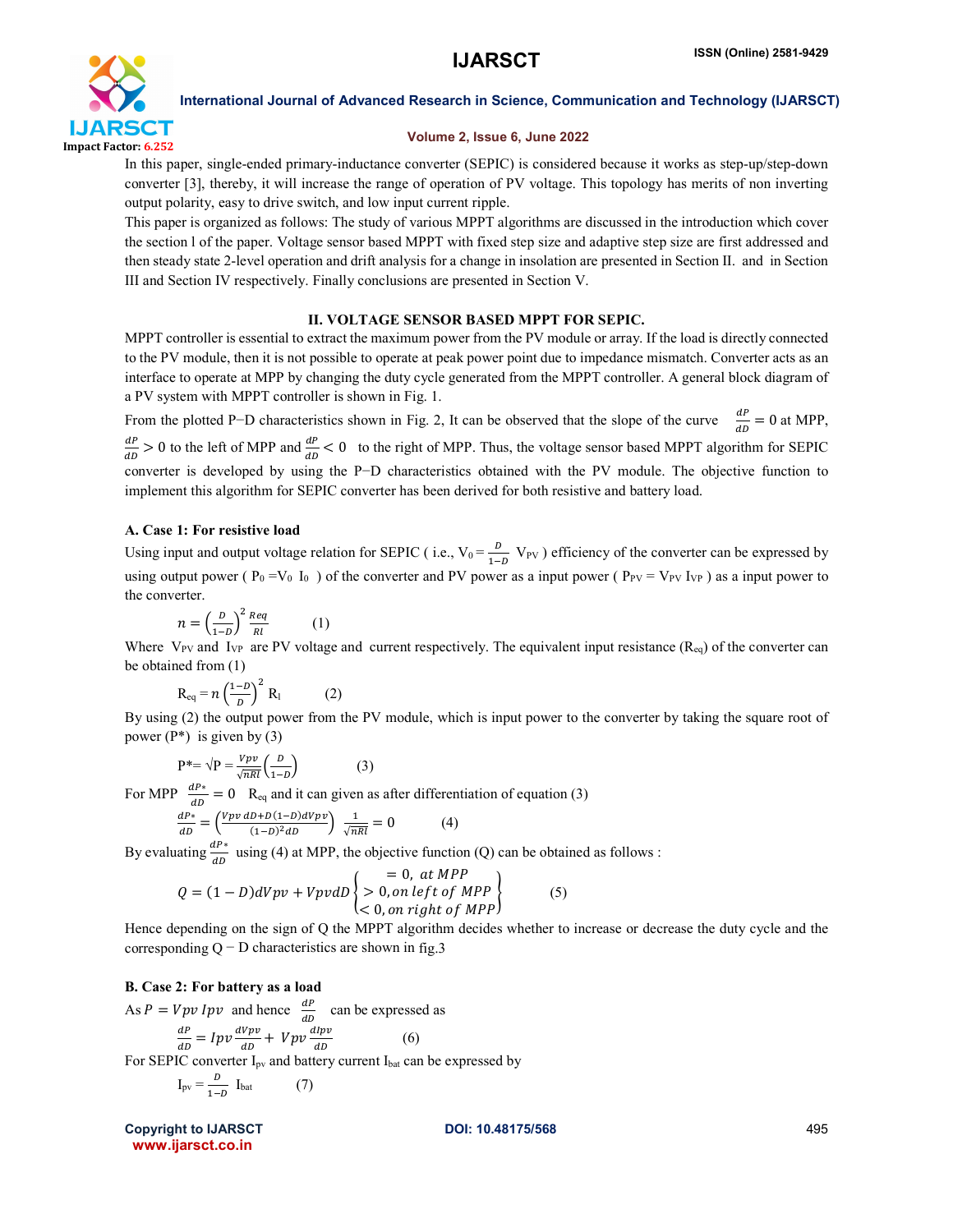

Volume 2, Issue 6, June 2022

International Journal of Advanced Research in Science, Communication and Technology (IJARSCT)

 $rac{d l p v}{d D} = \frac{1}{(1 - D)^2} I_{\text{bat}}$  (8)  $\frac{dP}{dD} = \left(\frac{Vpv \, dD + D(1-D)dVpv}{(1-D)^2 dD}\right) I_{bat} \tag{9}$ 

At MPP  $\frac{dP}{dD} = 0$  as shown in Fig. 2 and hence by evaluating at MPP, the objective function (Q) for tracking the peak power with the battery load can be obtained as same as (5). Thus, the voltage sensor based MPPT method is valid for both resistive as well as battery load.

The objective function (Q) for tracking the peak power in case of a PV system with boost converter can be obtained by evaluating the corresponding R<sub>eq</sub> and  $\frac{dP^*}{dD}$  as follows:

$$
Q = (1 - D)dVpv + VpvdD \begin{cases} = 0, at MPP \\ > 0, on left of MPP \\ < 0, on right of MPP \end{cases}
$$
 (10)

From (5) and (10) it can be concluded that the objective function (Q) will vary depending on the DC-DC converter used with the PV system. Thus, the objective function (Q) for tracking the MPP depends on the converter topology for voltage sensor based MPPT method, whereas the widely accepted methods like P&O and IncCond are independent of the converter.

The two key parameters in any MPPT algorithm are perturbation time and perturbation step size and the selection criteria for these two parameters is described as follows:

#### Selecting proper perturbation time  $(T_a)$

For a step change in duty cycle, the perturbation time should be greater than the settling time of the system. Different values of ∆D will result in different values of settling time. The perturbation time is chosen such that it should be greater than the settling time for a maximum step  $(ΔD<sub>max</sub>)$  change in duty cycle.



Fig. 2. Variation of PV output power with duty cycle for SEPIC.

#### Selecting proper perturbation step size (∆D)

The perturbation step size should be chosen by considering dynamic and steady state performance. The maximum value of step size (∆Dmax) improves the dynamic performance, whereas the minimum value of step size (∆Dmin) results in lower oscillations around the MPP, which in turn improves the steady state performance. The step size  $\Delta$  D<sub>min</sub> should be chosen based on the tracking accuracy in steady state, and ADC resolution of the microcontroller used in the system. The standard procedure for choosing  $\Delta$  D<sub>min</sub> value is that, the minimum voltage change due to perturbation of D by  $\Delta$  D<sub>min</sub> should be more than the ADC resolution. For an N-bit ADC with a maximum value of the ADC channel as VADC should satisfy the following condition.

$$
[V(D + \Delta Dmin) - V(D) * S \ge \frac{v_{adc}}{2\bar{n}} \tag{11}
$$

Copyright to IJARSCT **DOI: 10.48175/568** 496 www.ijarsct.co.in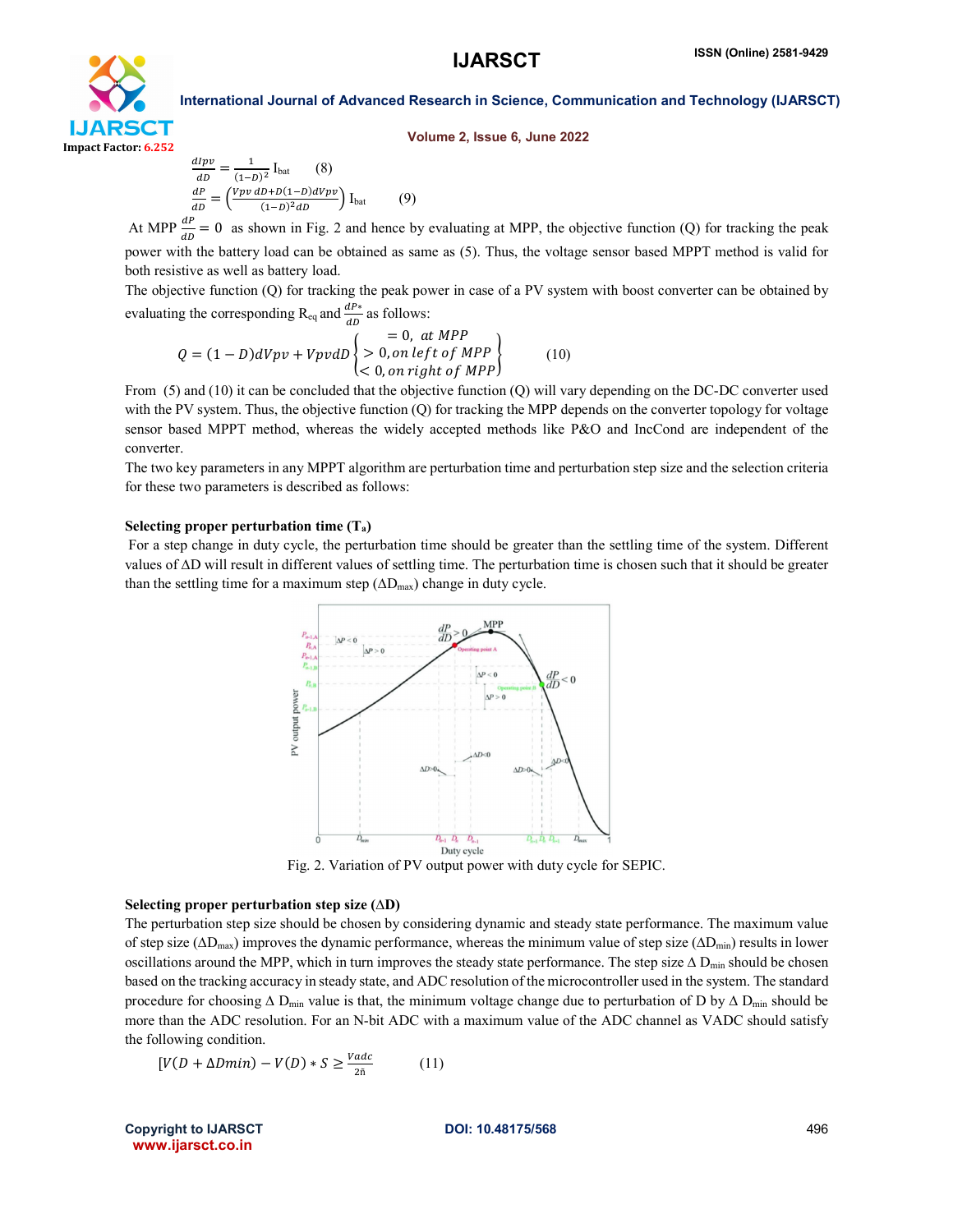

#### Volume 2, Issue 6, June 2022

Where S is the scaling factor which is equal to  $\frac{R2}{R1+R2}$  in this case. Thus,  $\Delta D_{min}$  will vary with different PV panel characteristics and different ADC's. In this case,  $\Delta$  D<sub>min</sub> is chosen as 0.5% for a 10-bit ADC with *Vadc* of 5 V which satisfies above equation.

#### C. Adaptive voltage sensor based MPPT with variable scaling Factor

 In this paper, an adaptive voltage sensor based MPPT with variable scaling factor is proposed to reduce the tracking time as well as power loss in steady state. The present and previous iteration values of PV voltage and duty cycle of the converter are denoted by

 $V_{PV}$  (k),  $V_{PV}$  (k – 1),  $D(k)$ , and  $D(k - 1)$  respectively. The change in the voltage and duty cycle from the present iteration to the next iteration are defined as follows:

$$
dV_{PV} = V_{PV} (k) - V_{PV} (k - 1).
$$
 (12)  

$$
dD = D (k) - D (k - 1)
$$
 (13)

The location of the operating point is decided by evaluating Q and depending on the sign of Q, the duty cycle is incremented or decremented by ∆D . If Q is positive, then the duty cycle is incremented by ∆D and if Q is negative, then the duty cycle is decremented by ∆D. As ∆D is directly used in adjusting the duty cycle, the controller is simple and easy to implement with a microcontroller.

 $D(k + 1) = D(k) \pm \Delta D$  (14)

Variation of Q using the experimental data in start-up case for a change in insolation from 0 to 270 W/m2 and for a change in insolation from 270 W/m<sup>2</sup> to 480 W/m<sup>2</sup>. These shows that the value of Q is large in start-up and during insolation change, whereas it is small in the steady state. So a fixed scaling factor cannot satisfy the requirement of MPPT controller in different conditions. Hence in this proposed algorithm two different scaling factors  $M_1$  and  $M_2$  are considered to optimally vary the perturbation step size (∆D) that has been defined as a linear function of Q . The scaling factor, Mi (I  $= 1, 2$ ) plays a significant role in an adaptive MPPT method, therefore it should be chosen judiciously to increase the peak power tracking efficiency. The scaling factor  $M_1$  is chosen to reduce the tracking time in start-up and for a large change in insolation. The scaling factor  $M_2$  is chosen to reduce the power loss in the steady state. Thus, the proposed adaptive MPPT method improves both the transient and steady state performance.

$$
\Delta D = M_i Q \qquad (16)
$$

The scaling factor either M<sub>1</sub> or M<sub>2</sub> is chosen to generate  $\Delta D$  depending on the value of Q with respect to a predefined threshold value of the objective function  $(Q<sub>th</sub>)$  as shown in the pseudo code of the algorithm. By considering an upper limit ( $\Delta D_{\text{max}}$ ) of 10% and Lower limit ( $\Delta D_{\text{min}}$ ) of 0.5% to perturbation step size ( $\Delta D$ ), the scaling factors M1 and M2 should obey (17) and (18) respectively in order to guarantee the convergence of the MPPT algorithm. The value of ∆D will vary between  $\Delta$  D<sub>min</sub> and  $\Delta$  D<sub>max</sub> as given

$$
M_1 Q \le \Delta D_{\text{max}} \qquad (17)
$$
  
\n
$$
M_2 Q \le \Delta D_{\text{min}}. \qquad (18)
$$
  
\n
$$
\Delta D = \begin{cases} \Delta D \text{max}, & \text{if } \Delta D > \Delta D \text{max} \\ \Delta D, & \text{if } \Delta D \text{max} \le \Delta D \le \Delta D \text{min} \\ \Delta D \text{min}, & \text{if } \Delta D < \Delta D \text{min} \end{cases} \qquad (20)
$$

The MPPT algorithm is generated using these conditions so that the required maximum power point of the operating V-D curve is used for the reference.

#### D. Steady state analysis

The movement of the operating point on the corresponding point on  $P - V$  characteristics is shown Assume that the operating point during  $(k - 3)$ Ta time interval is at point A . As  $Q > 0$  at point A, the algorithm increases the duty cycle and hence the operating point moves to point B during (k−2)Ta time interval. At point B the algorithm again increases the duty cycle as  $Q > 0$  and the operating point moves to point C. Similarly at point C the algorithm increases the duty cycle because  $Q > 0$  and hence the operating point moves to point D during kTa time interval. At point D as  $Q < 0$ , the algorithm decreases the duty cycle and hence the operating point moves back to point C. Again at point C as  $Q > 0$  the algorithm makes the operating point to move to point D by increasing the duty cycle. Thus in steady state the operating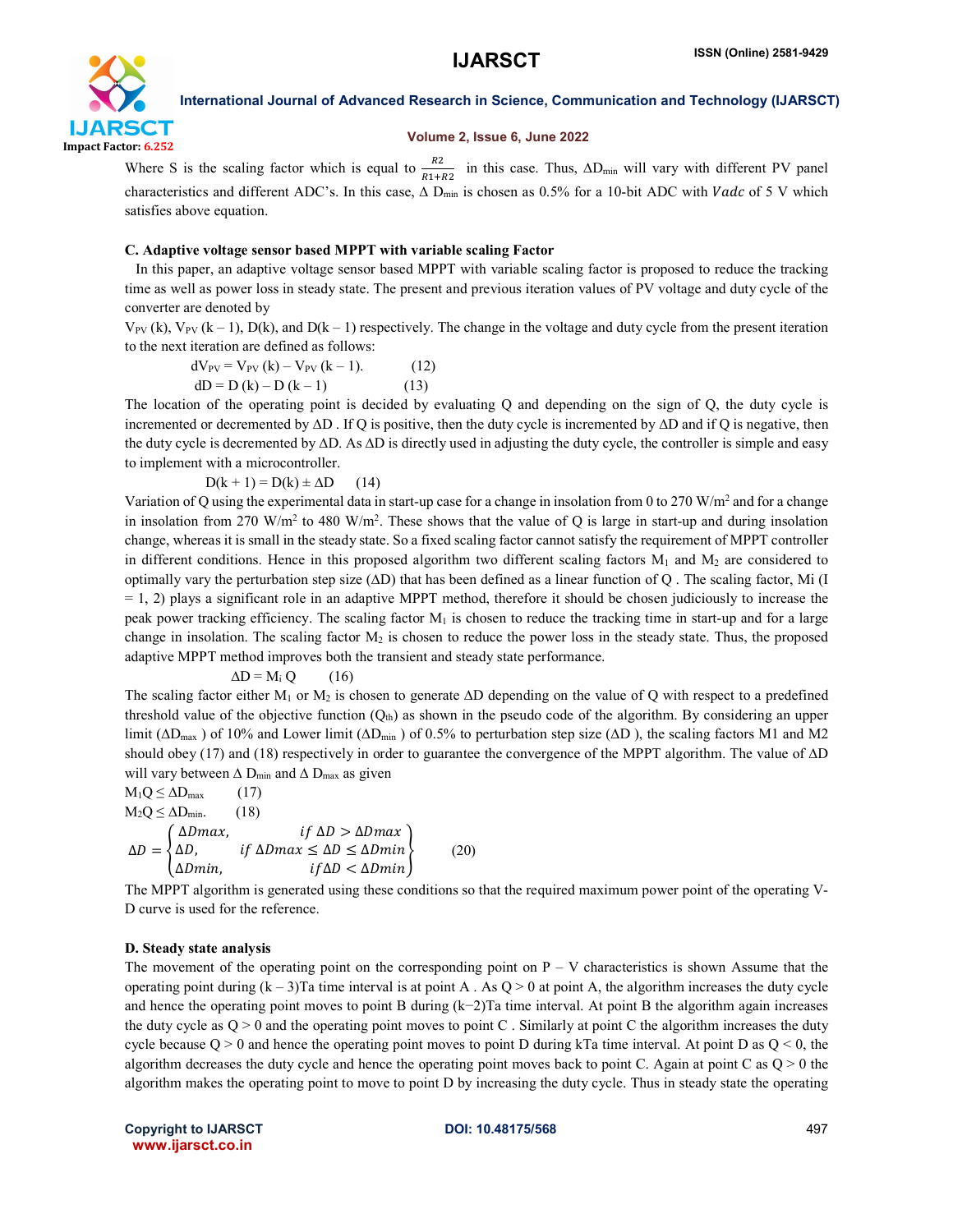

#### Volume 2, Issue 6, June 2022

point moves in two levels, resulting in power loss reduction compared to P&O and IncCond because in case of P&O and IncCond the operating point moves in three levels as shown.



Fig .3. Movement of operating point on the corresponding P-V characteristic.

#### E. Steady state power loss evaluation

The two level operation of the voltage sensor based MPPT algorithm reduces the voltage oscillations around the MPP resulting in power loss reduction compared to three level MPPT algorithms like P&O and IncCond. The steady state power loss calculation in case of P&O has been addressed in The power losses  $(P_r)$  due to oscillations in comparison with the available maximum power  $(P_{mp})$  is expressed with this method.

## F. Drift analysis

The movement of the operating point in a wrong direction for a change in insolation is called drift and this effect is severe in case of rapid change in insolation [8] –[9]. The drift problem occurs in case of change in insolation with P&O and Inccond methods and it is well addressed in literature but the drift analysis for voltage sensor based MPPT does not exist in the literature. The drift analysis with this method can be examined by evaluating the change in operating voltage  $(V_{\text{pv}})$ and the objective function (Q) for a change in insolation.

The relation between the I<sub>pv</sub> and V<sub>pv</sub> corresponding to the present operating point on the I – V characteristics of the PV module with SEPIC converter can be expressed in terms of slope of the load line. assume that there is an increase in insolation while operating at point d, then the operating point will be settled to a new point e on the Q−D or P −V curve corresponding to the increased insolation. Now the algorithm takes a decision to increase the duty cycle as  $Q > 0$  at pointe and thereby the operating point moves closer to MPP (point f ). Thus, the voltage sensor based MPPT method is free from drift in case of increase in insolation. Similarly for a decrease in insolation while operating at point d as shown in Fig. 6(b), the operating point will be settled to a new point e on the Q – D or P – V curve corresponding to the decreased insolation. As  $Q < 0$  at point e the algorithm decrease the duty cycle and hence the operating point moves closer to MPP (point f ). So the voltage sensor based MPPT algorithm is free from drift for both increase as well as decrease in insolation.

## III. SIMULATION RESULT

Increasing in prices and the limited amount of non-renewable energy sources has lead to the use of renewable energy sources is also increasing. One type renewable energy power source that can be used are photovoltaic. At present, renewable energy-based photovoltaic has attracted attention as a future energy because of capable to solve the problems of global warming and the energy crisis caused by the increasing in energy consumption. Photovoltaic-based renewable energy has many advantages because it does not require fuel, pollution-free, and no noises. In addition, photovoltaic modules also have a lifespan of up to 20 years so can reduce the cost of maintenance.

Single-sensor-based MPPT algorithms have been proposed by sensing only current or voltage of the PV module or the load, which eliminates the need for calculating the power value in the conventional power-based MPPT methods. Those algorithms are basically based on hill-climbing algorithms. Therefore, they still have the issues as same as P&O and InCon. Therefore the main moto is to improve the quality of the signal.

Hence, some strategies have been developed to overcome the mentioned issues of single-sensor-based MPPT algorithms. Adaptive step size is adopted to adaptively generate large perturbations during transients and generate small perturbations during steady-state operation to optimize steady-state and dynamics performance of the algorithm simultaneously . Voltage reference control technique is adopted to improve the tracking performance . However, the possible drift remain

Copyright to IJARSCT **DOI: 10.48175/568** 498 www.ijarsct.co.in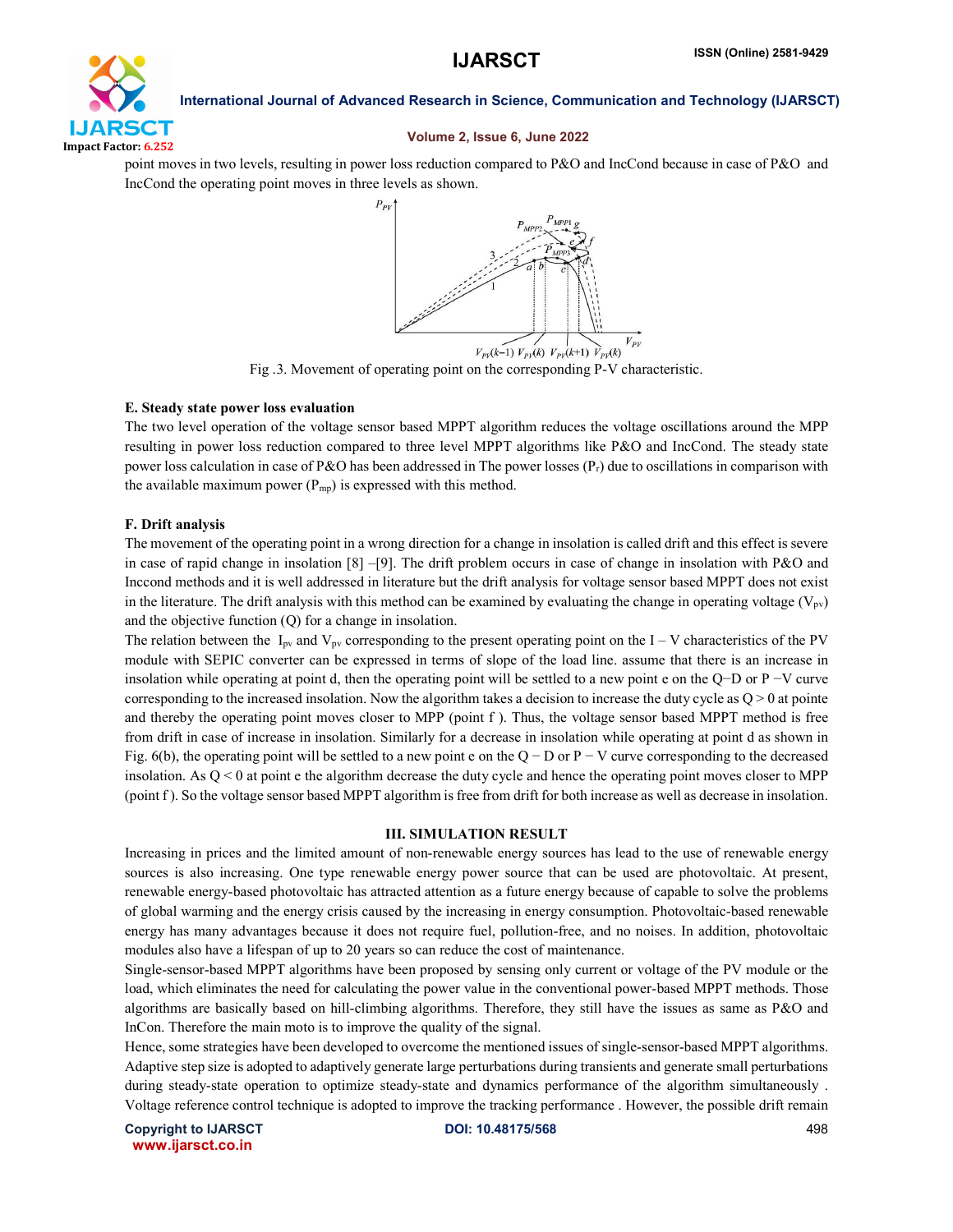

#### Volume 2, Issue 6, June 2022

unsolved in above MPPT algorithms, which decrease the tracking speed and result in power losses during transient state and improves the quality of the signal.

The data taken in these is from the ieee literature's from online resources and by referring there analysis I added some my own work to it and analysis is done on the Matlab Simulink .

To observe and study the functionality and performance of the required circuit model, a prototype of SEPIC converter and control circuit has been developed. The design parameters presented in simulation result section. The matlab function is developed to implement the MPPT algorithm and to provide the PWM control signal to the SEPIC converter. The circuit model of the proposed system is as shown in fig.7



Fig. 7. Circuit model of developed PV system

Here we are going to discuss the different MPPT techniques like IncCond, P&O and Adaptive voltage sensor based MPPT there Matlab Simulink model, controller design and control logic.

The simple system without MPPT with Simulink Model is shown in fig.8 and there performance of the Output Voltage (  $V_{dc}$  ), Output Current (  $I_{dc}$  ) Output Power (  $P_{dc}$  ) is as shown in fig. 9.

The analysis of the solar PV system with IncCond method its Matlab Simulink model, Controller design and Control logic used in the system is shown in fig. 10 (a), (b) and (c). Its Performance of the Output Voltage ( $V_{dc}$ ), Output Current ( $I_{dc}$ ) Output Power ( $P_{dc}$ ) is as shown in fig. 11.

The analysis of the solar PV system with P&O method its Matlab Simulink model, Controller design and Control logic used in the system is shown in fig. 12 (a), (b) and (c). Its Performance of the Output Voltage ( $V_{dc}$ ), Output Current ( $I_{dc}$ ) Output Power ( $P_{dc}$ ) is as shown in fig. 13.

The analysis of the solar PV system with Adaptive Voltage Sensor Based method its Matlab Simulink model, Controller design and Control logic used in the system is shown in fig. 14 (a), (b) and (c). Its Performance of the Output Voltage (  $V_{dc}$  ), Output Current (  $I_{dc}$  ) Output Power (  $P_{dc}$  ) is as shown in fig. 15.

#### Analysis of PV system without MPPT



Fig. 8. Simulink model for PV system without MPPT.



Copyright to IJARSCT **DOI: 10.48175/568** 499 www.ijarsct.co.in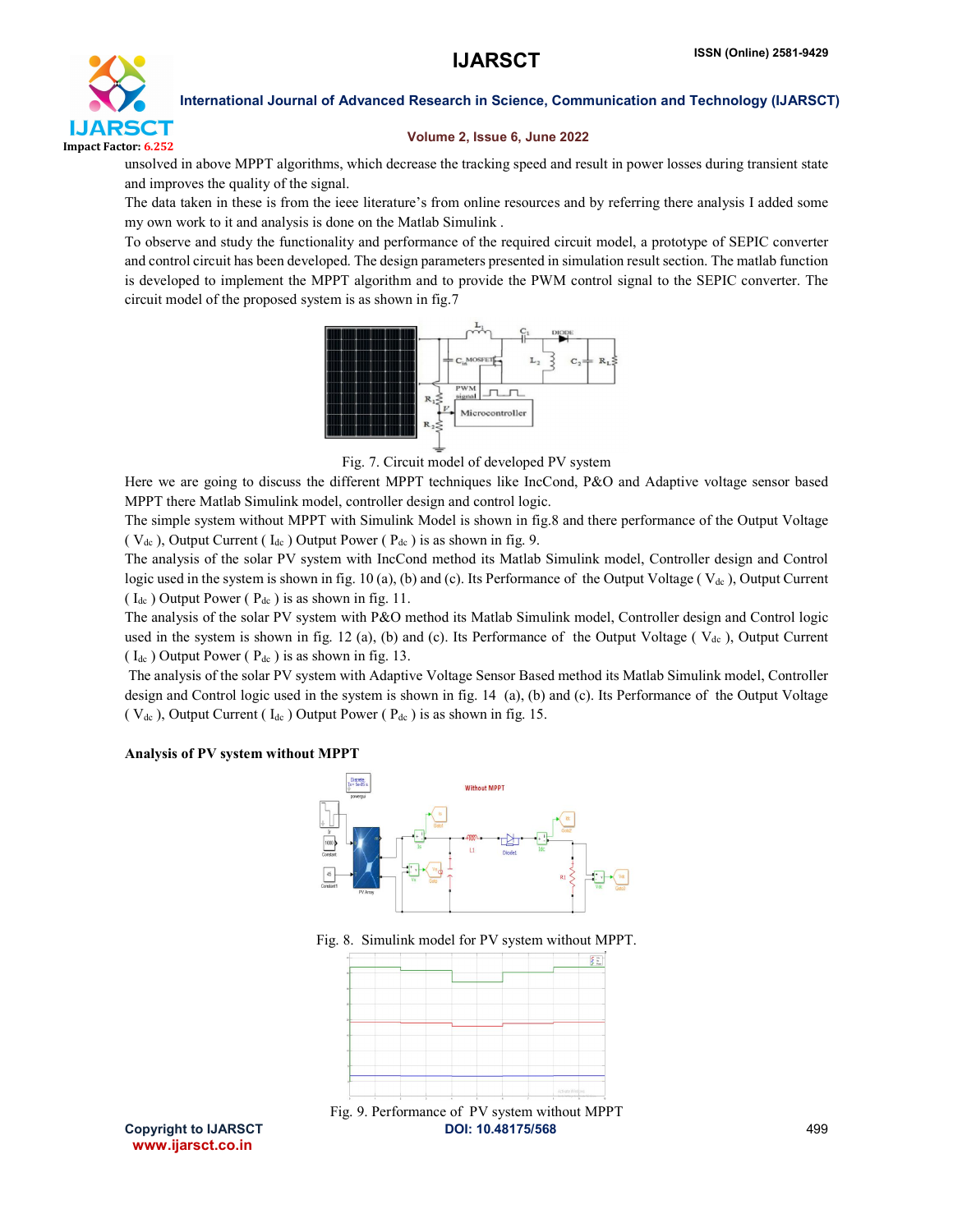## **IJARSCT** Impact Factor: 6.252

Volume 2, Issue 6, June 2022

International Journal of Advanced Research in Science, Communication and Technology (IJARSCT)

Analysis of PV system with IncCond MPPT.

With Incremental conductance MPPT & Stateflow



Fig. 10. A. Simulink model for PV system with IncCond MPPT



B. Matlab controller for IncCond MPPT



C. Control logic for IncCon using state flow.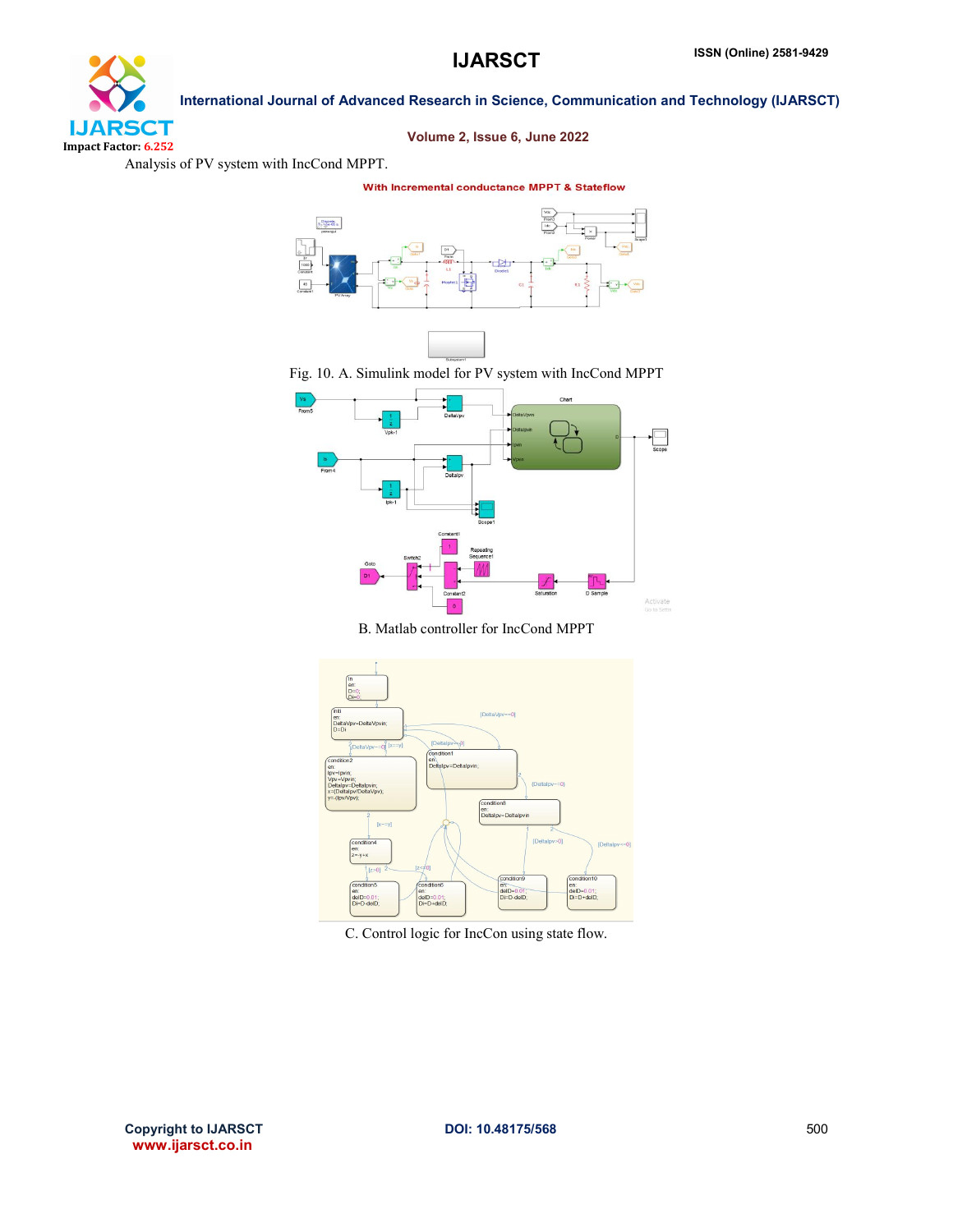

Volume 2, Issue 6, June 2022



Fig. 11. Performance of PV system with IncCond MPPT





Fig. 12. A. Simulink model for PV system with P&O MPPT



B. Matlab controller for P&O MPPT



Copyright to IJARSCT **DOI: 10.48175/568** 501 www.ijarsct.co.in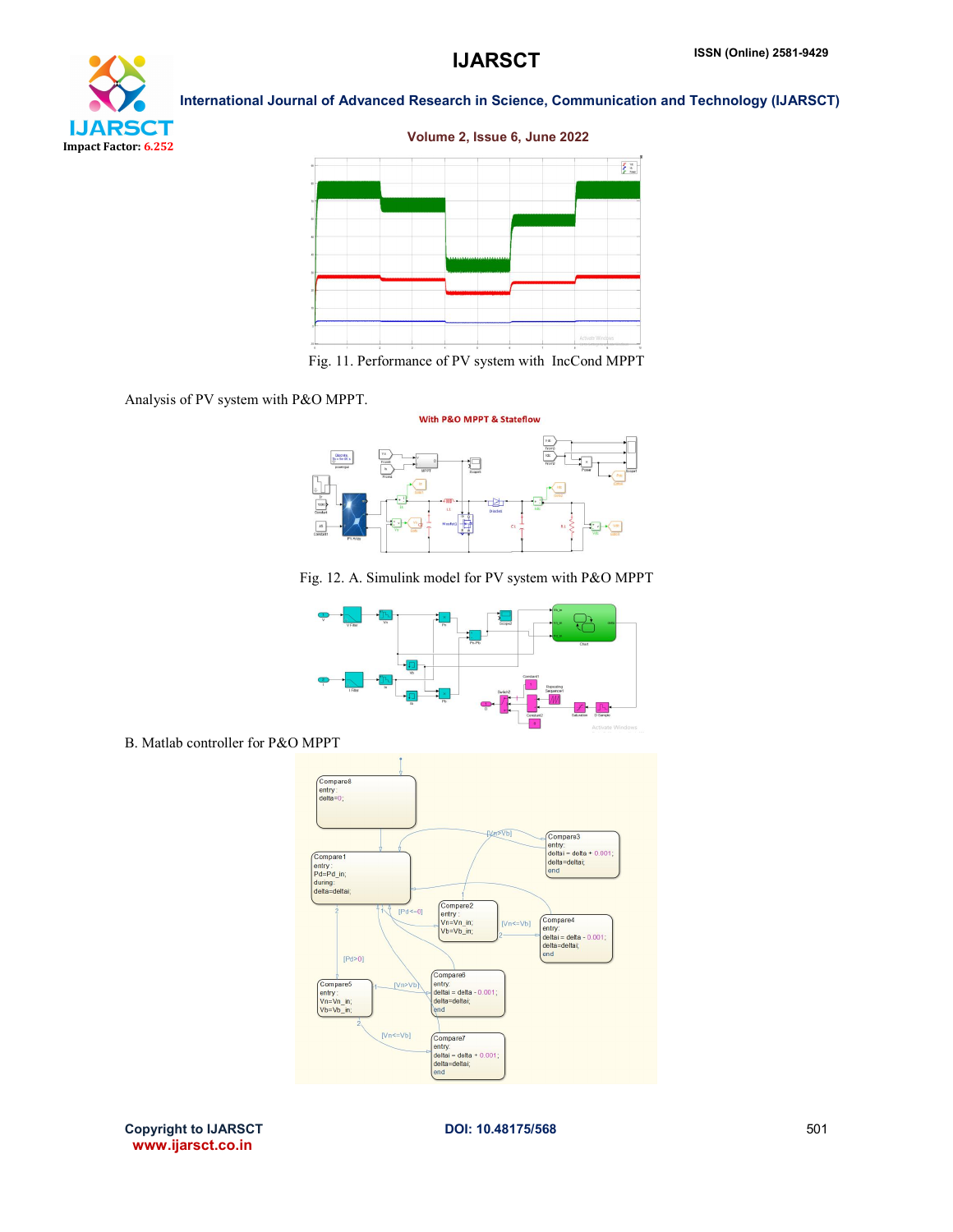# **IJARSCT** Impact Factor: 6.252

International Journal of Advanced Research in Science, Communication and Technology (IJARSCT)

## Volume 2, Issue 6, June 2022

C. Control logic for IncCon using state flow.



Fig. 13. Performance of PV system with IncCond MPPT

Analysis of PV system with Adaptive Voltage-Sensor-Based MPPT



Fig. 14. A. Simulink model for PV system with Adaptive Voltage-Sensor-Based MPPT



B. Matlab controller for Adaptive Voltage-Sensor-Based MPPT



C. Control logic for IncCon using state flow.



Copyright to IJARSCT **DOI: 10.48175/568** 502 www.ijarsct.co.in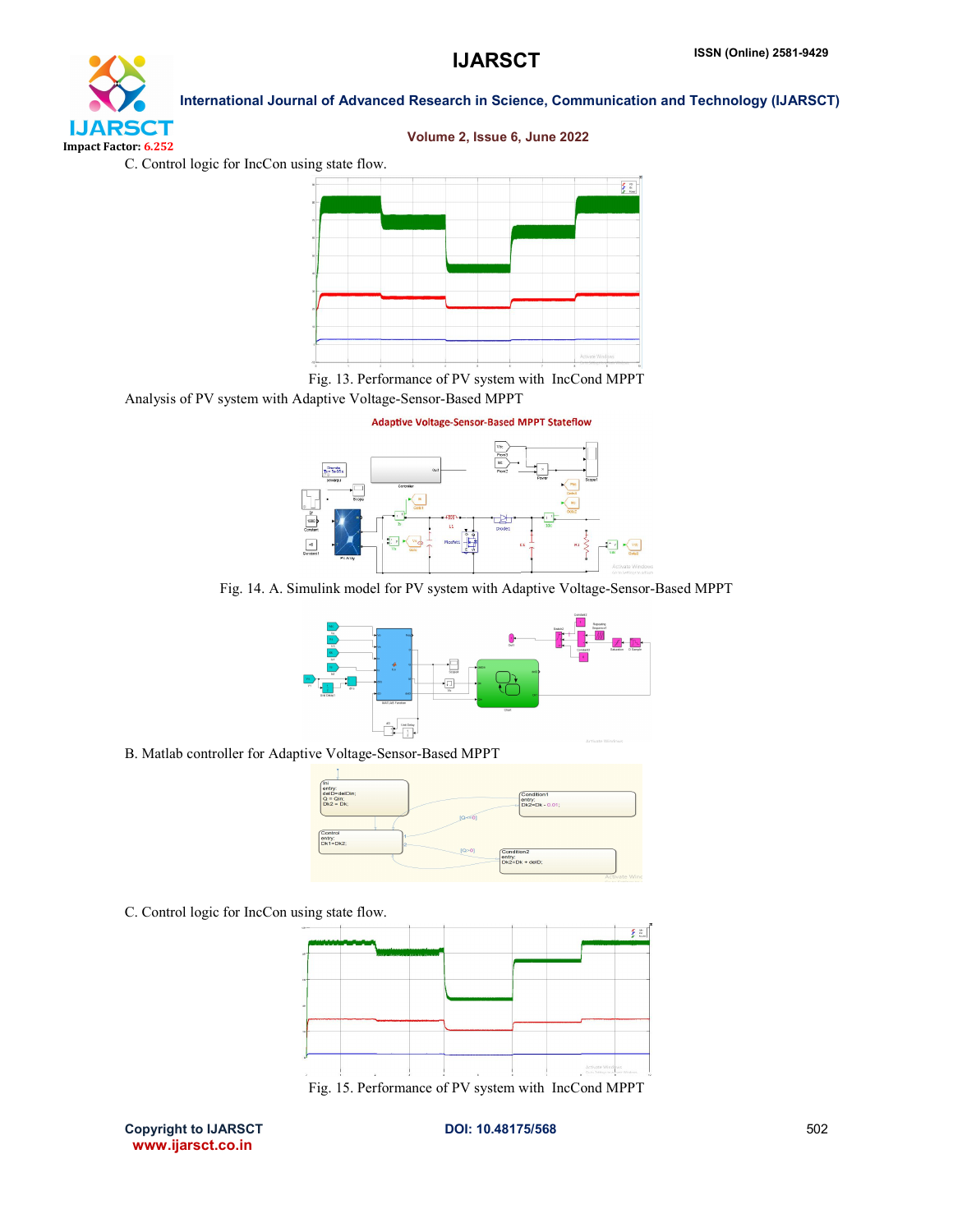# **IJARSCT** Impact Factor: 6.252

International Journal of Advanced Research in Science, Communication and Technology (IJARSCT)



Performance Comparison Output Voltage



Fig. 16. A. Output voltage (V<sub>dc</sub>) comparison for IncCond, P&O and Adaptive voltage sensor based MPPT

|     | <b>NUMBER OF STREET AND STREET AND INCOMER</b><br>بالمادان فالمقدر بالفقياء وبالأفياء لرفقانه          |                              | .<br>- 11<br>2.000 - 000 - 000 - 000 - 000 - 000              |
|-----|--------------------------------------------------------------------------------------------------------|------------------------------|---------------------------------------------------------------|
| į.  | Mr. Annika William Sanna Financ<br><b>Charles</b><br>Mr. ho are toll condection 1<br>the street street | <b>UNA AUGUSTRATIONALISM</b> |                                                               |
| 0.8 |                                                                                                        |                              | Activate Windows<br>Go to Settings to activate Windows.<br>12 |

B. Output current (Idc) comparison for IncCond, P&O and Adaptive voltage sensor based MPPT

| 105<br>يبياني البير البينياء ارتيان يبن |                                                                                                       | to scratt coupages a        |                   | PSCARplic Volge Scharless<br>Pacificate<br>For heartest controls<br>THE SHEET WAS |
|-----------------------------------------|-------------------------------------------------------------------------------------------------------|-----------------------------|-------------------|-----------------------------------------------------------------------------------|
| ×                                       | <b>WARTHUMAN WARTHAM OF</b><br><u>i politika marakan ya mwaka 1980 ya 198</u><br>A contact interface. |                             |                   |                                                                                   |
| ٠<br>Wala<br>×                          |                                                                                                       | أملحوه بلعدة ولكناهة الماله | للأحائك القت العا |                                                                                   |
|                                         |                                                                                                       |                             |                   |                                                                                   |
|                                         |                                                                                                       |                             |                   | Activate Windows<br>consistenza e consistenza                                     |

C. Output power (P<sub>dc</sub>) comparison for IncCond, P&O and Adaptive voltage sensor based MPPT

| Solar Irradiations | Without MPPT | incremental | P&O   | Adaptive Voltage |
|--------------------|--------------|-------------|-------|------------------|
|                    |              | conductance |       | -Sensor-Based    |
| 1000               | 19.2         | 27.49       | 27.88 | 29.7             |
| 800                | 18.93        | 25.79       | 25.99 | 28.37            |
| 400                | 17.92        | 18.5        | 20.36 | 21.17            |
| 700                | 18.76        | 24.05       | 24.93 | 27.29            |
| 1000               | 19.2         | 27.49       | 27.88 | 29.7             |

Table 3: Comparison of voltage values for different solar irradiance for IncCond, P&O, and adaptive voltage sensor based MPPT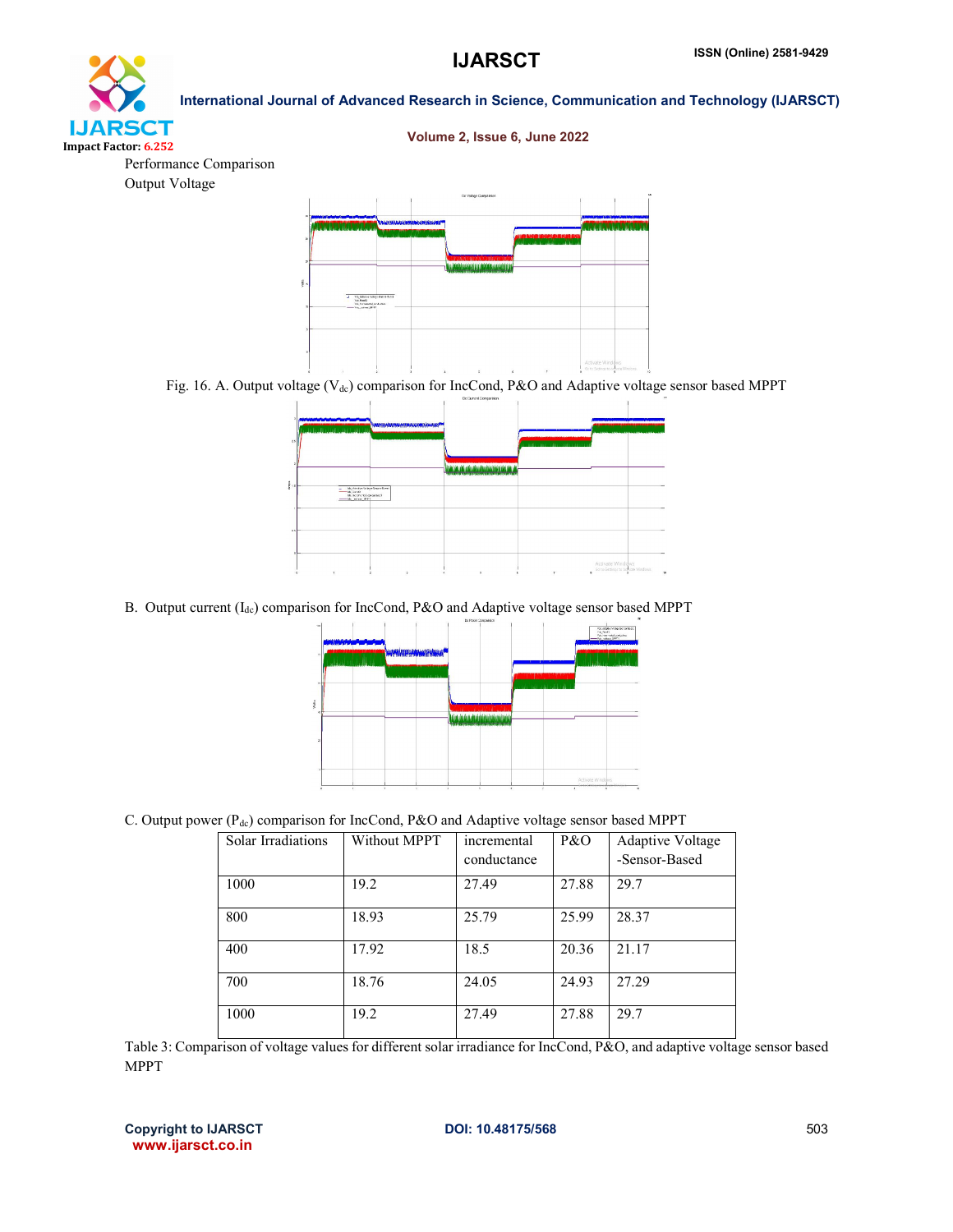

| Solar<br><b>Irradiations</b> | Without<br><b>MPPT</b> | IncCond | P&O  | Adaptive Voltage-<br>Sensor-Based |
|------------------------------|------------------------|---------|------|-----------------------------------|
| 1000                         | 1.92                   | 2.74    | 2.78 | 2.97                              |
| 800                          | 1.89                   | 2.57    | 2.59 | 2.83                              |
| 400                          | 1.79                   | 1.85    | 2.03 | 2.11                              |
| 700                          | 1.87                   | 2.40    | 2.49 | 2.72                              |
| 1000                         | 1.92                   | 2.74    | 2.78 | 2.97                              |

#### Volume 2, Issue 6, June 2022

Table 4: Comparison of current values for different solar irradiance for IncCond, P&O, and adaptive voltage sensor based MPPT

| DASCU IVIT F 1      |             |         |       |                 |  |
|---------------------|-------------|---------|-------|-----------------|--|
| Solar               | Without     | IncCond | P&O   | Adaptive        |  |
| <b>Irradiations</b> | <b>MPPT</b> |         |       | Voltage-Sensor- |  |
|                     |             |         |       | Based           |  |
| 1000                | 36.87       | 75.56   | 77.73 | 88.21           |  |
| 800                 | 35.85       | 66.5    | 67.57 | 80.5            |  |
| 400                 | 32.11       | 34.21   | 41.46 | 44.8            |  |
| 700                 | 35.21       | 57.82   | 62.15 | 74.49           |  |
| 1000                | 36.87       | 75.56   | 77.73 | 88.21           |  |

Table 5: Comparison of power measurement for different solar irradiance for IncCond, P&O, and adaptive voltage sensor based MPPT

#### IV. CONCLUSION

In this paper an adaptive voltage sensor based MPPT algorithm with variable scaling factor by considering direct duty cycle control method for SEPIC converter has been implemented. The proposed system is designed and the functionality of MPPT control has been proved. The simulation and experimental results prove that the proposed system is able to track the maximum power from the PV module and moreover

the steady state 2-level operation and the drift free phenomena are the merits of this tracking algorithm. Hence, this method improves the efficiency of the PV system and reduces power loss in steady state. From the results obtained it is noticed that with a well-designed system including a proper converter and an efficient MPPT algorithm, the MPPT can be developed with less complexity and reduced cost.

#### **REFERENCES**

[1] M. G. Villalva, J. R. Gazoli, and E. R. Filho, "Comprehensive approach to modeling and simulation of photovoltaic arrays," IEEE Trans. Power electron., vol. 24, no. 5, pp. 1198–1208, May 2009.

[2]K. Manikandan, A. Sivabalan, R. Sundar and P. Surya, "A Study Of Landsman, Sepic And Zeta Converter By Particle Swarm Optimization Technique," 2020 6th International Conference on Advanced Computing and Communication Systems (ICACCS), 2020, pp. 1035-1038

[3] M. Verma and S. S. Kumar, "Hardware Design of SEPIC Converter and its Analysis," 2018 International Conference on Current Trends towards Converging Technologies (ICCTCT), 2018, pp. 1-4

[4] M. A. G. de Brito, L. Galotto, L. P. Sampaio, G. d. A. e Melo and C. A. Canesin, "Evaluation of the Main MPPT Techniques for Photovoltaic Applications," in IEEE Transactions on Industrial Electronics, vol. 60, no. 3, pp. 1156-1167, March 2013

[5] M. A. S. Masoum, H. Dehbonei, and E. F. Fuchs, "Theoretical and experimental analyses of photovoltaic systems with voltage and current-based Maximum power-point tracking," IEEE Trans. Energy Convers., vol. 17,No. 4, pp. 514– 522, Dec. 2002.

Copyright to IJARSCT **DOI: 10.48175/568** 504 [6] M. Killi and S. Samanta, "Voltage-sensor-based MPPT for stand-alone PV systems through voltage reference control," IEEE Journal of Emerging and Selected Topics in Power Electronics, vol. 7, no. 2, pp. 1399-1407, Jun. 2019. [7] C. Urayai and G. A. J. Amaratunga, "Single sensor boost converter-based maximum power point tracking algorithms," 2011 Twenty-Sixth Annual IEEE Applied Power Electronics Conference and Exposition (APEC), 2011, pp. 1238-1243 [8] M. Killi and S. Samanta, "Output voltage sensor based maximum power point tracking for PV system using SEPIC,"